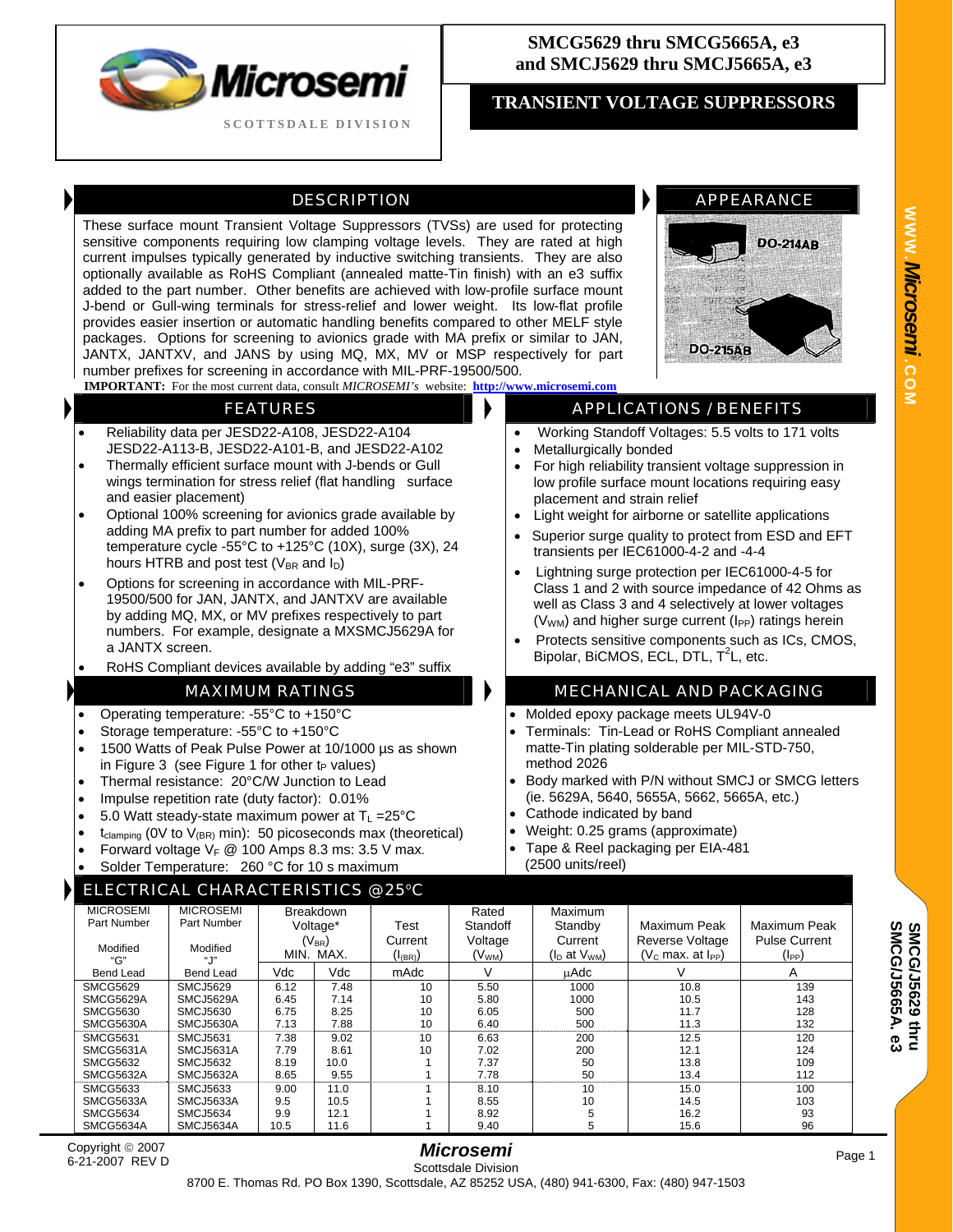

# **SMCG5629 thru SMCG5665A, e3 and SMCJ5629 thru SMCJ5665A, e3**

# **TRANSIENT VOLTAGE SUPPRESSORS**

| <b>MICROSEMI</b> | <b>MICROSEMI</b> | Breakdown  |           |                | Rated              | Maximum            |                     |                      |
|------------------|------------------|------------|-----------|----------------|--------------------|--------------------|---------------------|----------------------|
| Part Number      | Part Number      | Voltage*   |           | Test           | Standoff           | Standby            | Maximum Peak        | Maximum Peak         |
|                  |                  | $(V_{BR})$ |           | Current        | Voltage            | Current            | Reverse Voltage     | <b>Pulse Current</b> |
| Modified         | Modified         |            |           |                |                    |                    |                     |                      |
| "G"              | "ل"              |            | MIN. MAX. | $(I_{(BR)} )$  | (V <sub>WM</sub> ) | $(I_D$ at $V_{WM}$ | $(VC$ max. at $IPP$ | $(I_{PP})$           |
| <b>Bend Lead</b> | <b>Bend Lead</b> | Vdc        | Vdc       | mAdc           | $\sf V$            | μAdc               | V                   | A                    |
| <b>SMCG5635</b>  | <b>SMCJ5635</b>  | 10.8       | 13.2      | 1              | 9.72               | 5                  | 17.3                | 87                   |
| SMCG5635A        | SMCJ5635A        | 11.4       | 12.6      | 1              | 10.2               | 5                  | 16.7                | 90                   |
| <b>SMCG5636</b>  | <b>SMCJ5636</b>  | 11.7       | 14.3      | 1              | 10.5               | 5                  | 19.0                | 79                   |
| SMCG5636A        | SMCJ5636A        | 12.4       | 13.7      | 1              | 11.1               | 5                  | 18.2                | 82                   |
| <b>SMCG5637</b>  | <b>SMCJ5637</b>  | 13.5       | 16.5      | $\overline{1}$ | 12.1               | 5                  | 22.0                | 68                   |
| SMCG5637A        | SMCJ5637A        | 14.3       | 15.8      | 1              | 12.8               | 5                  | 21.2                | 71                   |
| <b>SMCG5638</b>  | <b>SMCJ5638</b>  | 14.4       | 17.6      | $\mathbf{1}$   | 12.9               | 5                  | 23.5                | 64                   |
| SMCG5638A        | SMCJ5638A        | 15.2       | 16.8      | 1              | 13.6               | 5                  | 22.5                | 67                   |
| <b>SMCG5639</b>  | <b>SMCJ5639</b>  | 16.2       | 19.8      | $\overline{1}$ | 14.5               | $\overline{5}$     | 26.5                | 56.5                 |
| SMCG5639A        | SMCJ5639A        | 17.1       | 18.9      | $\mathbf{1}$   | 15.3               | 5                  | 25.2                | 59.5                 |
| <b>SMCG5640</b>  | <b>SMCJ5640</b>  | 18.0       | 22.0      | 1              | 16.2               | 5                  | 29.1                | 51.5                 |
| SMCG5640A        | SMCJ5640A        | 19.0       | 21.0      | 1              | 17.1               | 5                  | 27.7                | 54                   |
| <b>SMCG5641</b>  | <b>SMCJ5641</b>  | 19.8       | 24.2      | 1              | 17.8               | 5                  | 31.9                | 47                   |
| SMCG5641A        | SMCJ5641A        | 20.9       | 23.1      | 1              | 18.8               | 5                  | 30.6                | 49                   |
| <b>SMCG5642</b>  | <b>SMCJ5642</b>  | 21.6       | 26.4      | 1              | 19.4               | 5                  | 34.7                | 43                   |
| SMCG5642A        | SMCJ5642A        | 22.8       | 25.2      | 1              | 20.5               | 5                  | 33.2                | 45                   |
| <b>SMCG5643</b>  | <b>SMCJ5643</b>  | 24.3       | 29.7      | 1              | 21.8               | 5                  | 39.1                | 38.5                 |
| SMCG5643A        | SMCJ5643A        | 25.7       | 28.4      | $\mathbf{1}$   | 23.1               | 5                  | 37.5                | 40                   |
| <b>SMCG5644</b>  | <b>SMCJ5644</b>  | 27.0       | 33.0      | 1              | 24.3               | 5                  | 43.5                | 34.5                 |
| SMCG5644A        | SMCJ5644A        | 28.5       | 31.5      | 1              | 25.6               | 5                  | 41.4                | 36                   |
|                  |                  |            |           |                |                    |                    |                     |                      |
| <b>SMCG5645</b>  | <b>SMCJ5645</b>  | 29.7       | 36.3      | $\mathbf{1}$   | 26.8               | 5                  | 47.7                | 31.5                 |
| SMCG5645A        | SMCJ5645A        | 31.4       | 34.7      | 1              | 28.2               | 5                  | 45.7                | 33<br>29             |
| <b>SMCG5646</b>  | <b>SMCJ5646</b>  | 32.4       | 39.6      | 1              | 29.1               | 5                  | 52.0                |                      |
| SMCG5646A        | SMCJ5646A        | 34.2       | 37.8      | 1              | 30.8               | 5                  | 49.9                | 30                   |
| <b>SMCG5647</b>  | <b>SMCJ5647</b>  | 35.1       | 42.9      | 1              | 31.6               | 5                  | 56.4                | 26.5                 |
| SMCG5647A        | SMCJ5647A        | 37.1       | 41.0      | 1              | 33.3               | 5                  | 53.9                | 28                   |
| <b>SMCG5648</b>  | <b>SMCJ5648</b>  | 38.7       | 47.3      | $\mathbf{1}$   | 34.8               | 5                  | 61.9                | 24                   |
| SMCG5648A        | SMCJ5648A        | 40.9       | 45.2      | 1              | 36.8               | 5                  | 59.3                | 25.3                 |
| <b>SMCG5649</b>  | <b>SMCJ5649</b>  | 42.3       | 51.7      | $\mathbf{1}$   | 38.1               | $\overline{5}$     | 67.8                | 22.2                 |
| SMCG5649A        | SMCJ5649A        | 44.7       | 49.4      | 1              | 40.2               | 5                  | 64.8                | 23.2                 |
| <b>SMCG5650</b>  | <b>SMCJ5650</b>  | 45.9       | 56.1      | 1              | 41.3               | 5                  | 73.5                | 20.4                 |
| SMCG5650A        | SMCJ5650A        | 48.5       | 53.6      | $\mathbf{1}$   | 43.6               | 5                  | 70.1                | 21.4                 |
| <b>SMCG5651</b>  | <b>SMCJ5651</b>  | 50.4       | 61.6      | 1              | 45.4               | 5                  | 80.5                | 18.6                 |
| SMCG5651A        | SMCJ5651A        | 53.2       | 58.8      | 1              | 47.8               | 5                  | 77.0                | 19.5                 |
| <b>SMCG5652</b>  | <b>SMCJ5652</b>  | 55.8       | 68.2      | 1              | 50.2               | 5                  | 89.0                | 16.9                 |
| SMCG5652A        | SMCJ5652A        | 58.9       | 65.1      | 1              | 53.0               | 5                  | 85.0                | 17.7                 |
| <b>SMCG5653</b>  | <b>SMCJ5653</b>  | 61.2       | 74.8      | $\mathbf{1}$   | 55.1               | 5                  | 98.0                | 15.3                 |
| SMCG5653A        | SMCJ5653A        | 64.6       | 71.4      | $\mathbf{1}$   | 58.1               | 5                  | 92.0                | 16.3                 |
| <b>SMCG5654</b>  | <b>SMCJ5654</b>  | 67.5       | 82.5      | 1              | 60.7               | 5                  | 108                 | 13.9                 |
| SMCG5654A        | SMCJ5654A        | 71.3       | 78.8      | $\mathbf{1}$   | 64.1               | 5                  | 103                 | 14.6                 |
| <b>SMCG5655</b>  | <b>SMCJ5655</b>  | 73.8       | 90.2      | $\mathbf{1}$   | 66.4               | 5                  | 118                 | 12.7                 |
| SMCG5655A        | SMCJ5655A        | 77.9       | 86.1      | 1              | 70.1               | 5                  | 113                 | 13.3                 |
| <b>SMCG5656</b>  | <b>SMCJ5656</b>  | 81.9       | 100.0     | 1              | 73.7               | 5                  | 131                 | 11.4                 |
| SMCG5656A        | <b>SMCJ5656A</b> | 86.5       | 95.5      | 1              | 77.8               | 5                  | 125                 | 12.0                 |
| <b>SMCG5657</b>  | <b>SMCJ5657</b>  | 90         | 110       | $\overline{1}$ | 81.0               | $\overline{5}$     | 144                 | 10.4                 |
| SMCG5657A        | SMCJ5657A        | 95         | 105       | 1              | 85.5               | 5                  | 137                 | 11.0                 |
| <b>SMCG5658</b>  | <b>SMCJ5658</b>  | 99         | 121       | 1              | 89.2               | 5                  | 158                 | 9.5                  |
| SMCG5658A        | SMCJ5658A        | 105        | 116       | 1              | 94.0               | 5                  | 152                 | 9.9                  |
| <b>SMCG5659</b>  | <b>SMCJ5659</b>  | 108        | 132       | $\overline{1}$ | 97.2               | 5                  | 173                 | 8.7                  |
| SMCG5659A        | SMCJ5659A        | 114        | 126       | 1              | 102                | 5                  | 165                 | 9.1                  |
| <b>SMCG5660</b>  | <b>SMCJ5660</b>  | 117        | 143       | 1              | 105                | 5                  | 187                 | 8.0                  |
| SMCG5660A        | SMCJ5660A        | 124        | 137       | 1              | 111                | 5                  | 179                 | 8.4                  |
| <b>SMCG5661</b>  | <b>SMCJ5661</b>  | 135        | 165       | 1              | 121                | 5                  | 215                 | 7.0                  |
| SMCG5661A        | <b>SMCJ5661A</b> | 143        | 158       | 1              | 128                | 5                  | 207                 | 7.2                  |
| <b>SMCG5662</b>  | <b>SMCJ5662</b>  | 144        | 176       | 1              | 130                | 5                  | 230                 | 6.5                  |
| SMCG5662A        | SMCJ5662A        | 152        | 168       | 1              | 136                | 5                  | 219                 | 6.8                  |
| <b>SMCG5663</b>  | <b>SMCJ5663</b>  | 153        | 187       | 1              | 138                | 5                  | 244                 | 6.2                  |
| SMCG5663A        | SMCJ5663A        | 162        | 179       | 1              | 145                | 5                  | 234                 | 6.4                  |
| <b>SMCG5664</b>  | <b>SMCJ5664</b>  | 162        | 198       | 1              | 146                | 5                  | 258                 | 5.8                  |
| SMCG5664A        | SMCJ5664A        | 171        | 189       | 1              | 154                | 5                  | 246                 | 6.1                  |
| <b>SMCG5665</b>  | <b>SMCJ5665</b>  | 180        | 220       | 1              | 162                | 5                  | 287                 | 5.2                  |
| SMCG5665A        | SMCJ5665A        | 190        | 210       | $\mathbf{1}$   | 171                | 5                  | 274                 | 5.5                  |

NOTE 1: A TVS is normally selected according to the rated "Stand Off Voltage" V<sub>wM</sub> which should be equal to or greater than the dc or continuous peak **operating voltage level.** 

\* V<sub>(BR)</sub> is measured after I<sub>(BR)</sub> has been applied for  $\leq$  300 ms. No suffix is 10% tolerance and suffix A is 5% tolerance for V<sub>(BR)</sub>.